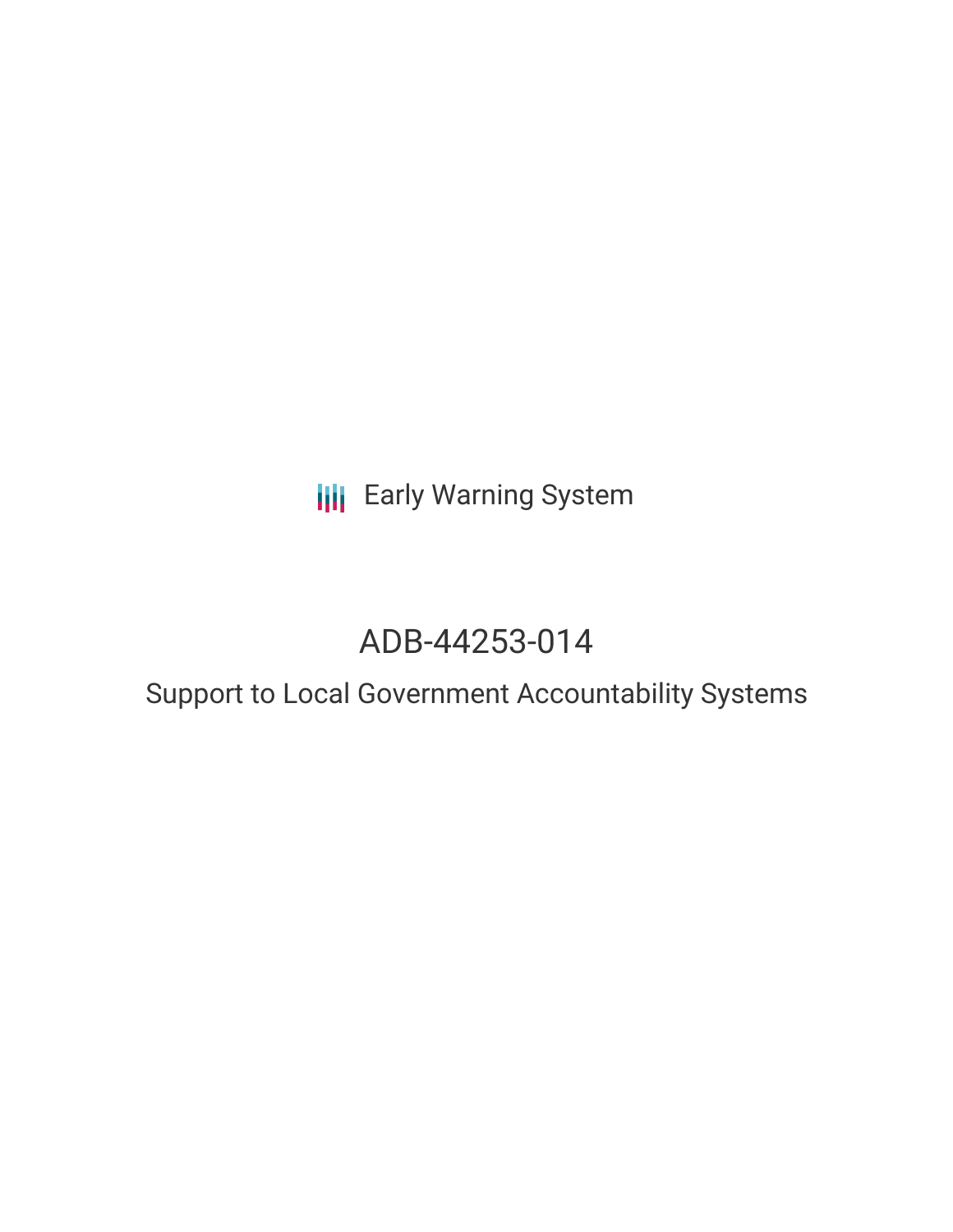

#### **Quick Facts**

| <b>Countries</b>               | Philippines                               |
|--------------------------------|-------------------------------------------|
| <b>Financial Institutions</b>  | Asian Development Bank (ADB)              |
| <b>Status</b>                  | Active                                    |
| <b>Bank Risk Rating</b>        | U                                         |
| <b>Voting Date</b>             | 2015-12-10                                |
| <b>Borrower</b>                | Government of Philippines                 |
| <b>Sectors</b>                 | Law and Government, Technical Cooperation |
| <b>Investment Type(s)</b>      | Grant                                     |
| <b>Investment Amount (USD)</b> | $$0.50$ million                           |
| <b>Project Cost (USD)</b>      | $$0.50$ million                           |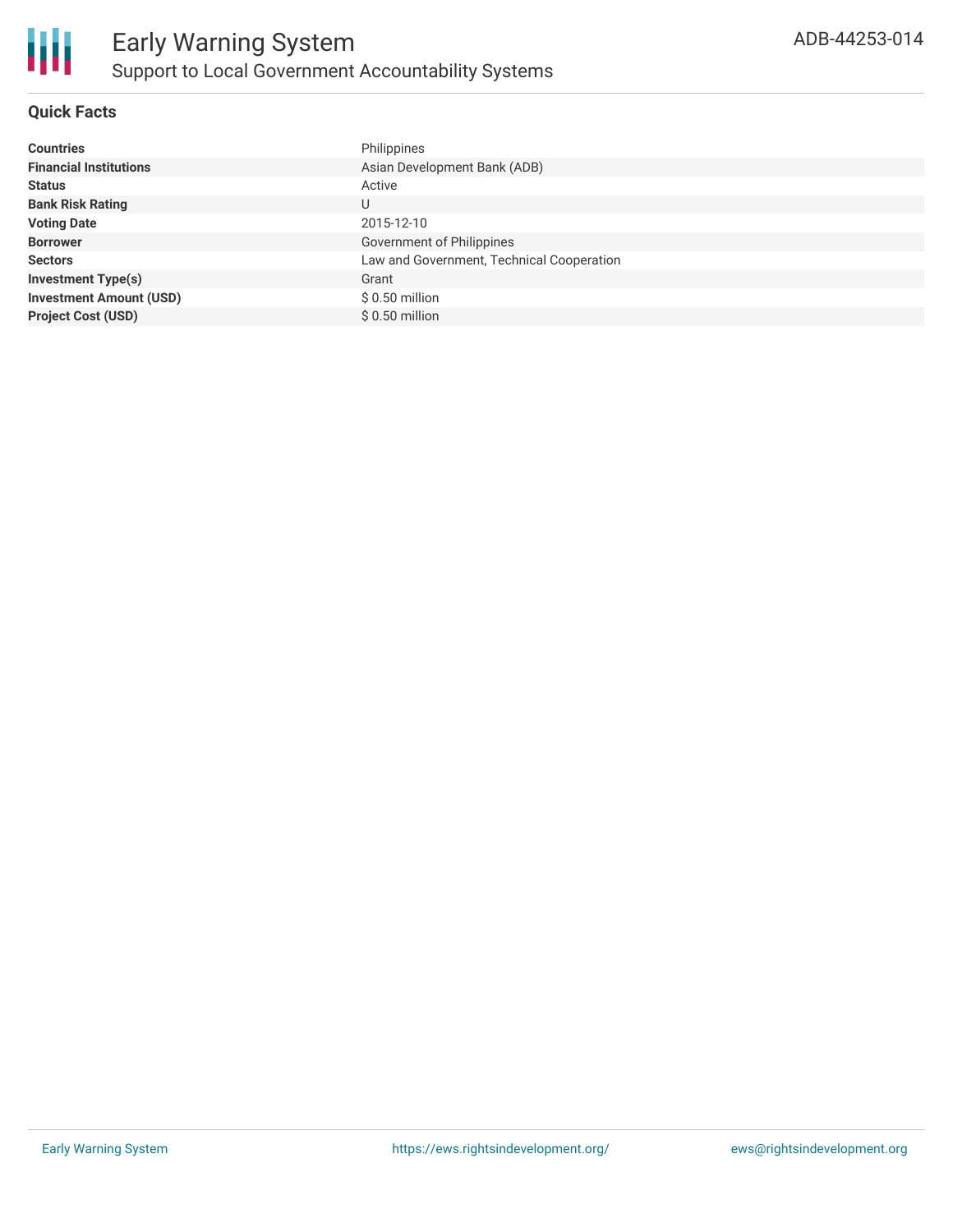

#### **Project Description**

This project finances the improvement of systems for local government accountability and financial management reporting in order to ensure high-quality, effective, efficient, transparent, accountable, economically and physically accessible and nondiscriminatory delivery of public service. This includes providing training to the personnel and stakeholders that implement the new performance audit systems, as well as advisory support to national and local government agencies.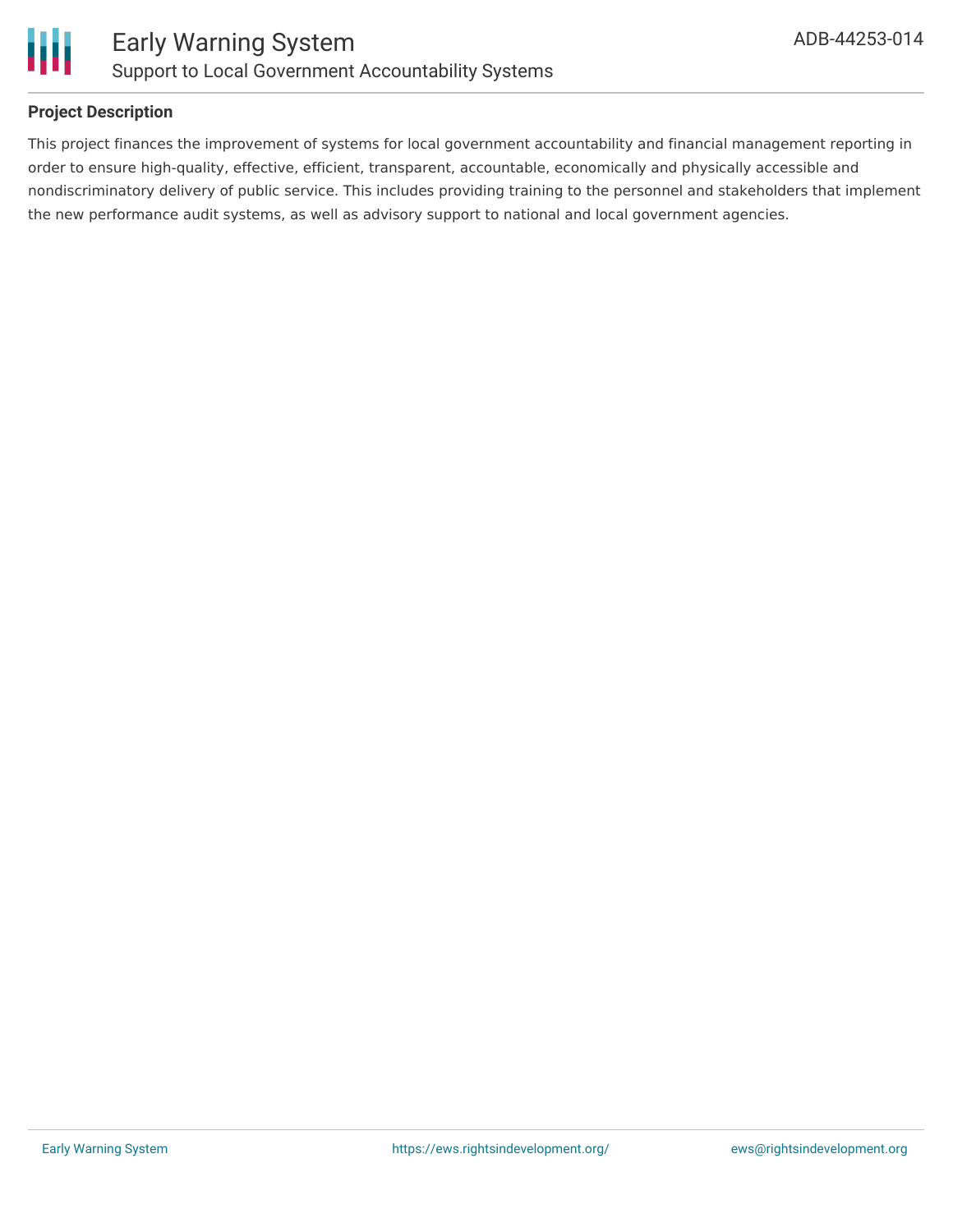

#### **Investment Description**

Asian Development Bank (ADB)

This project is financed by ADB's Technical Assistance Special Fund.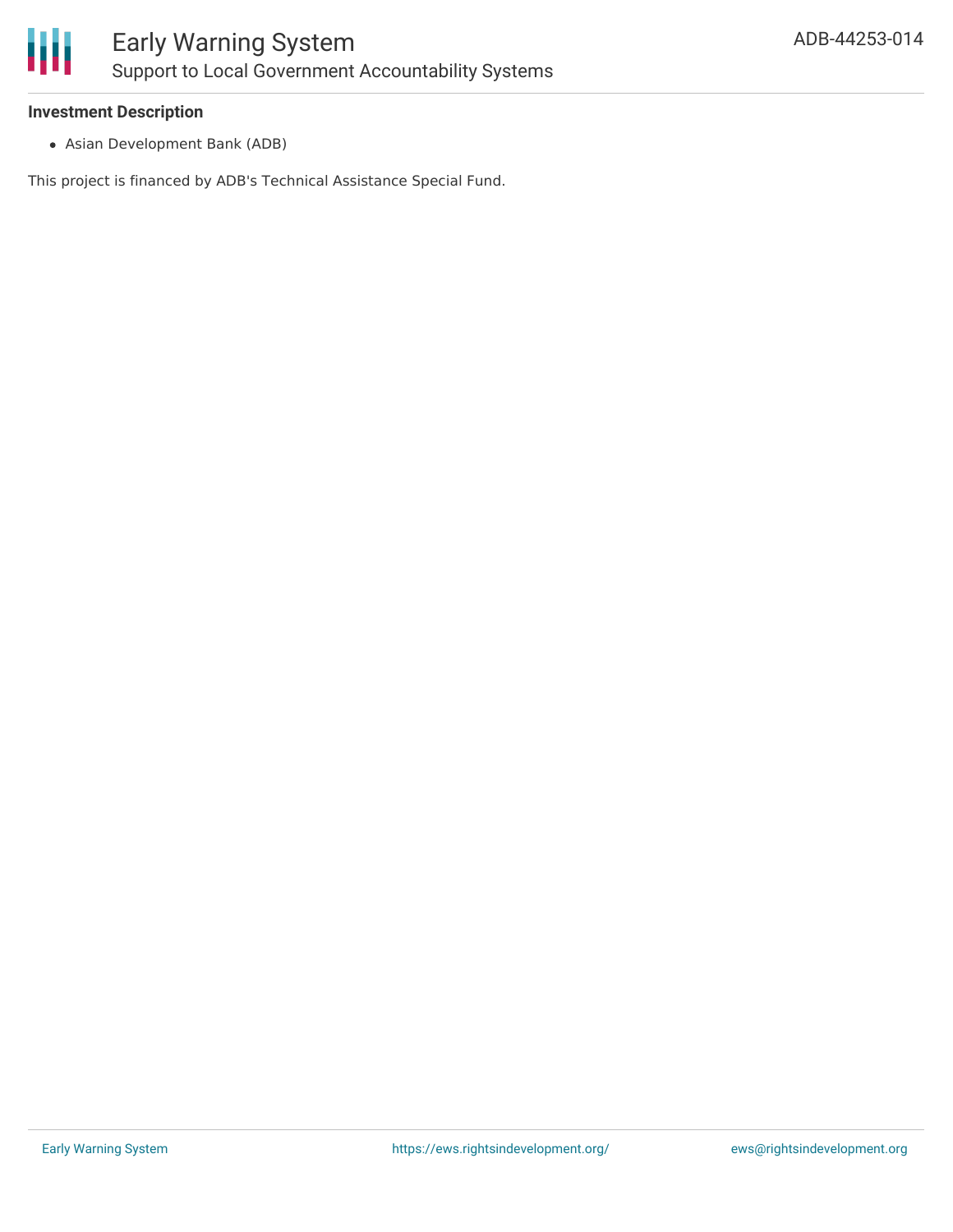

#### **Contact Information**

\*No contacts available\*

#### ACCOUNTABILITY MECHANISM OF ADB

The Accountability Mechanism is an independent complaint mechanism and fact-finding body for people who believe they are likely to be, or have been, adversely affected by an Asian Development Bank-financed project. If you submit a complaint to the Accountability Mechanism, they may investigate to assess whether the Asian Development Bank is following its own policies and procedures for preventing harm to people or the environment. You can learn more about the Accountability Mechanism and how to file a complaint at: http://www.adb.org/site/accountability-mechanism/main